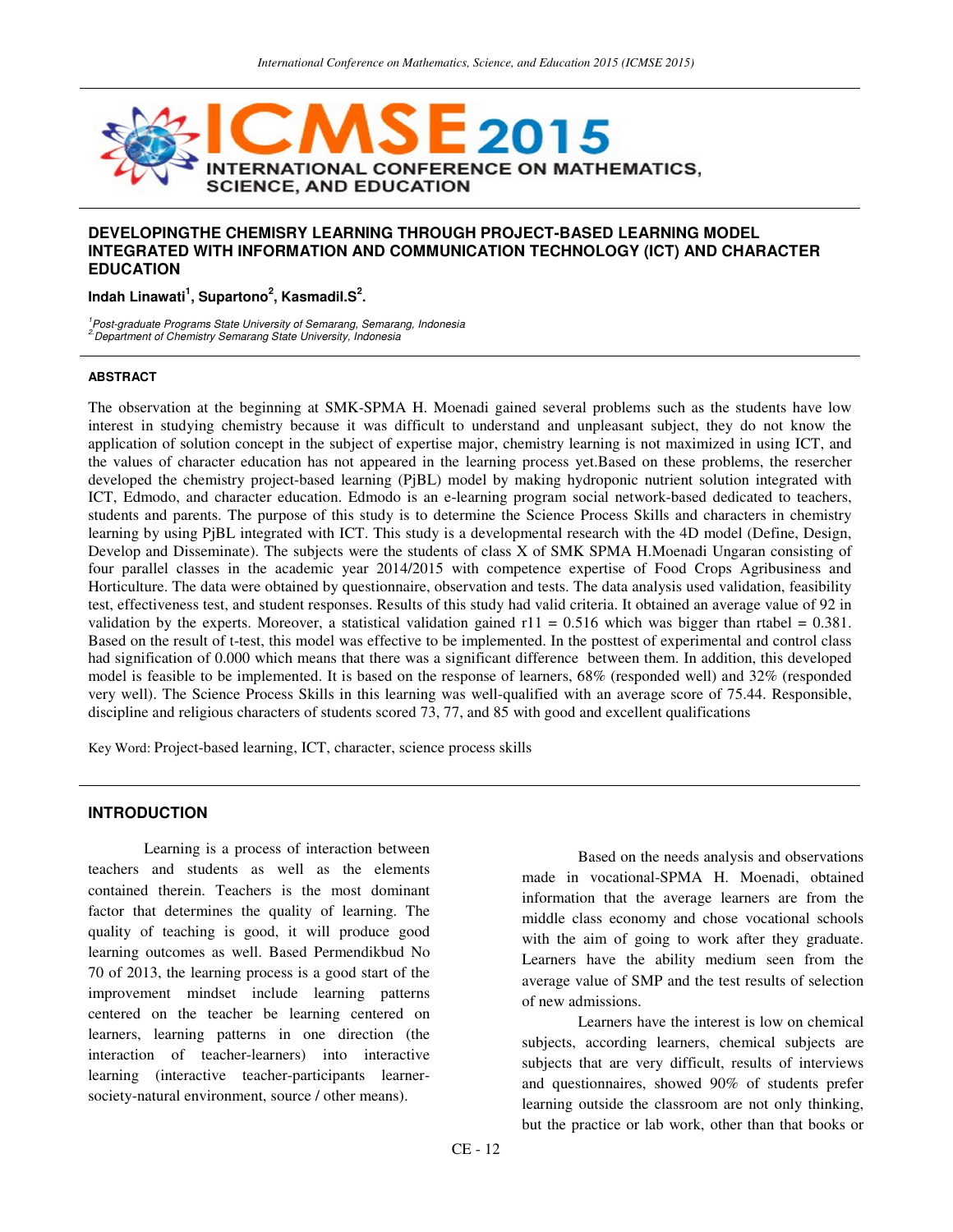teaching materials used are books still stressing the concepts of chemistry alone is not directed learners to undertake learning that enable learners, utilization of information technology for example the use of the internet in learning activities both teachers and learners is not maximized.

Chemistry learning that teachers do during the many teaching concepts in class and rarely carry out learning outside the classroom and lab work, but this does not fit with the character of students in vocational school, the teacher is not much to enable learners to engage in learning, and this makes the learners are not active and sleepy in the following study, in addition to the teacher just talked about the application of chemicals in agriculture so that the students have not been so understand learning relationship with the agricultural chemical in accordance with competency skills they choose.

Sourced preliminary study will develop project-based learning with hydroponic plant nutrition products manufacture integrated Information and Communication Technology (ICT) using Edmodo to improve the science process skills and character of responsibility, discipline and religious students in vocational-SPMA H. Moenadi Ungaran. Because with authentic learning and contextual able to produce valuable and meaningful to learners, in addition to the P<sub>iBL</sub> emphasizes education that gives an opportunity to the learning system centered on the learner collaboratively, and integrate real problems and practical, teaching effective in building knowledge and creativity (Rais, 2010).

Products developed this research is to study chemical solution project of hydroponic nutrient solution integrates Information and Communication Technology which utilizes Edmodo and character education program consists of syllabi, lesson plans, teaching materials, work sheets, assessment science process skills, and questionnaire characters.

The purpose of this study was to determine the validity, effectiveness and feasibility of projectbased learning model integrates ICT chemistry, knowing Science Process Skills on chemistry-based learning model poyek integrated ICT. Character learners know the learning model poyek integrated ICT-based chemistry.

Project-based learning (PjBL) is a model or an innovative learning approach, which emphasizes learning through activities contextually complex (Cord, 2001). PPA focuses on the concepts and principles of the main (central) of a discipline,

involving students in problem-solving activities and tasks meaningful others, provide opportunities learners to work autonomously construct their own learning, and ultimately produce works of participants students valuable, realistic (Okudan. Gul E. and Sarah E. Rzasa, 2004).

Active learning methods Project-based learning (PjBL) integrated Information and Communication Technology (ICT) that use the Internet through Edmodo that program e-learningbased social network that is intended for teachers, pupils at the same time parents, which apply a learning system that is easy , efficient and more fun, so as to make the communication between teachers and learners during the learning process becomes more memorable, the activity will run well and successfully mastered the learning material well too (Darmawan, 2012).

PjBL active learning methods, not only serves as a medium to develop skills alone, but also serves to form the character and civilization that dignity. From this, the actual character education (character) can not be left in the functioning of education. Therefore, as a function inherent in the existence of national education to shape the character and civilization, character education is a manifestation of the role. To that end, character education is the duty of all those involved in education efforts (Haryanto, 2012).

According Dahar (1996), science process skills is the ability of students to apply scientific methods to understand, develop and discover science. Science process skills is very important for every learner in preparation to use scientific methods in developing science and are expected to acquire new knowledge or develop the knowledge that has been owned.

# **METHODS**

This research included in this type of research and development (R and D). using the 4D model (Define, Design, Develop and Disseminate). Subjects tested in this study were students of class X SMK SPMA H. Moenadi with competency skills Agribusiness Food Crops and Horticulture consisting of four parallel classes in the academic year 2014/2015. two classes as an experimental class with a class that is learning with the PjBL manufacture of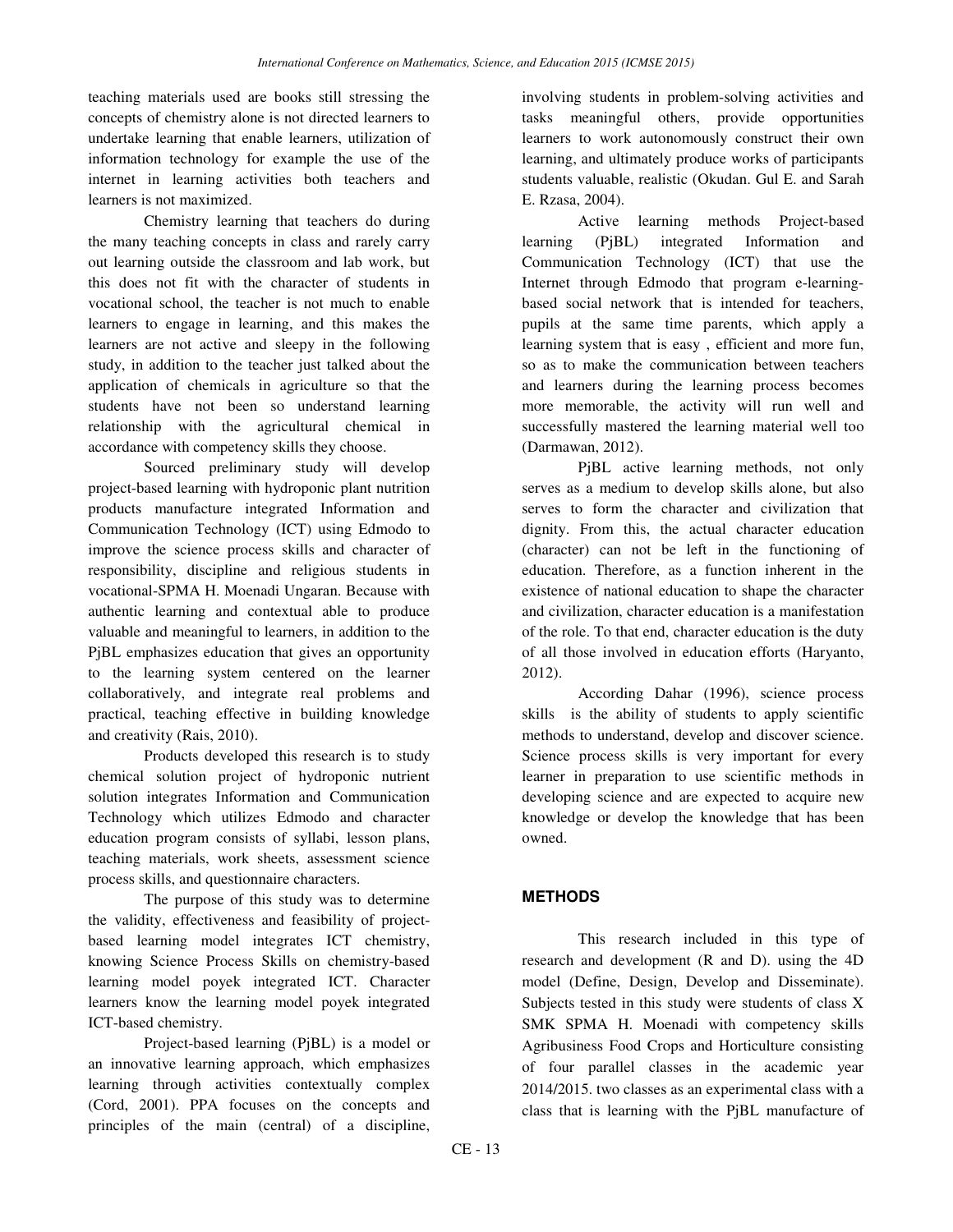plant nutrients in hydroponic cropping patterns, two classes as the control class learning classes that do not use the PjBL.

Research results collection techniques by questionnaire, observation, interview and test. Istrumen data collection with the learning method validation sheet, sheet questionnaires, observation sheets, sheets of interviews and tests the ability of the concept. The data analysis technique is a learning model analysis, validity analysis and feasibility and effectiveness analysis..

# **RESULT AND EXPLANATION**

Based on the results of the questionnaire responses of students, learners feel that learning chemistry with mengaplikaskan directly into the activities of learners do in everyday life, making them feel learning more fun, not boring, it becomes understand why in agricultural chemical to be studied, but it makes the chemical is not the material is difficult because students have a high curiosity, and studied chemistry makes a necessity not a necessity forced. The research result is in line with the results Moerdiyanto (2012)

Chemical research development projectbased learning model of integrated information and communications technology with the Character Education effectively performed by t test.

The research is stated that there is a difference between the pretest and posttest experimental class, having given project learning students better understand the material solution than prior to obtaining project learning, for the control class t-test, there is also a difference between the pretest and posttest, this is because the class control also got chemistry learning solution, although not using the project, but the results are better experimental class as evidenced by the average value posttest experimental class is higher than the control class.

However, the results of this study, the average gain value is still less than satisfactory which gained an average of 60, This is in contrast with the results of the research that has been Subuh Jailani (2014) which produces an average value of 80.47. according to the analysis researchers this happens because the subject of research is the students of SMK, they are naturally inclined to use his skills and less to optimize the ability to think, time spent in the study long enough so that the planting concept that

usually must be repeated can not be done, other than that of researchers factors that need development models and a more complete instrument to increase creativity and proficiency in organizing learning activities. So the need for further research how the methods and the right tools for vocational students for subjects that are considered difficult as well as chemistry.

This study shows that the chemistry learning using projects more effective, evidenced by the t-test post-test experimental class and control class stating the difference in learning outcomes between classes using a learning project with a class that does not use a project, results are also consistent with studies Miswanto (2011 )

This study, a project learning integrated Information and Communication Technology, the study researchers used Edmodo is a platform of social learning to use the Internet for teachers, students and for parents / guardians as a means of learning between teachers and students outside the classroom face to face, with upload teaching materials, giving additional duties, and the media question and answer between teachers and students outside of instructional hours, from the student questionnaire responses Edmodo very effectively used as a medium of learning.

ICT in the classroom is also used by learners to find some literature on the Internet related to the project they planned and they write in a work sheet, except that when learners communicate the results of their project using the LCD and a lap top that utilize ICT. This is in accordance with the opinion of Darmawan (2012) that the development of Information Technology is able to package the conditions and realities of prior learning becomes more attractive and provide conditioning adaptively on the learners wherever they are.

## **Science Process Skills**

Research project learning, one dependent variable is the science process skills, learning the material solution chemistry, by administering the project of making a nutrient solution hydroponic make learners have the science process skills are good and even somevery good, from the data obtained as shown in Figure 1.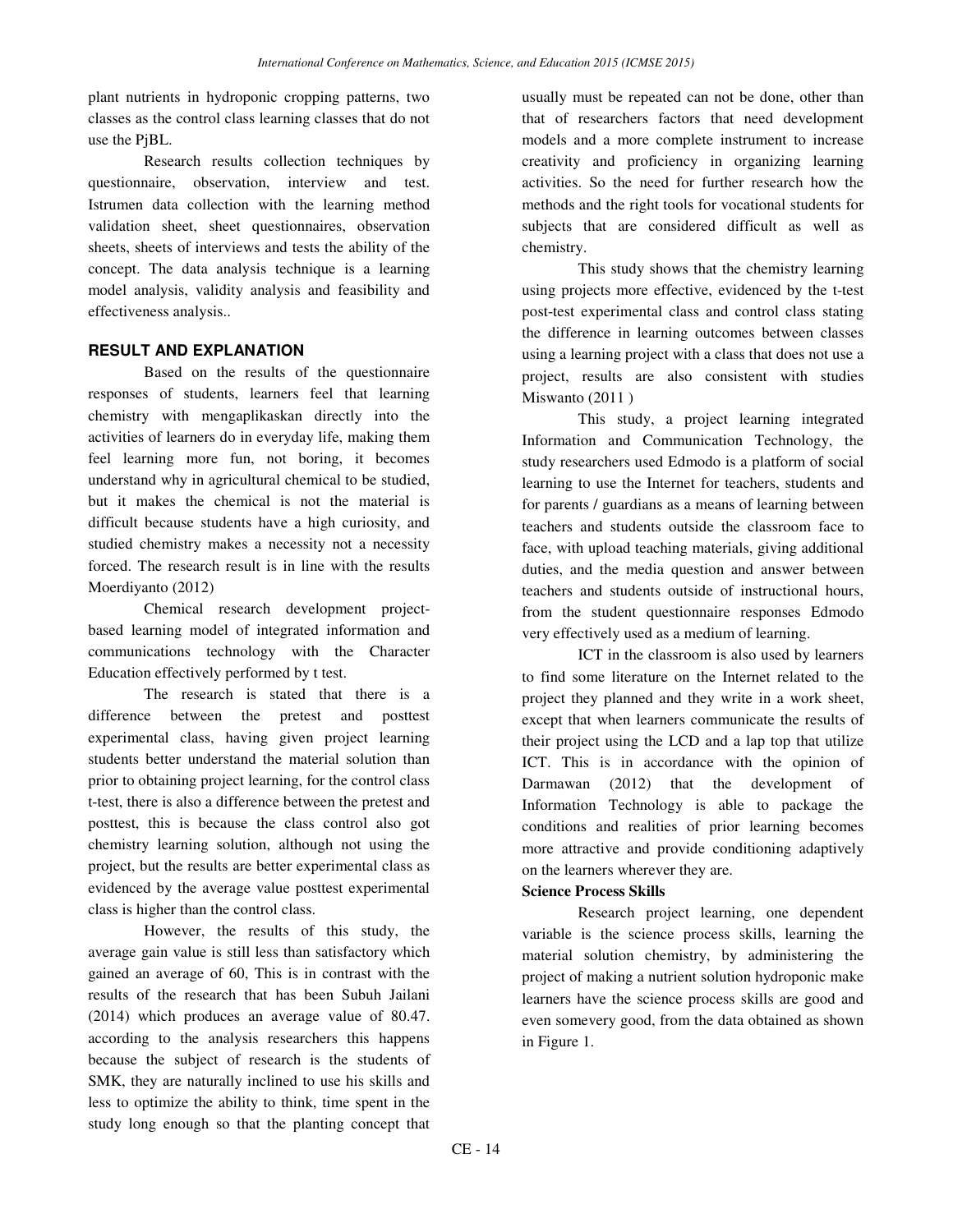

Figure 1. Science Process Skills

The result is the average value of the five KPS owned learners is 75, 44 with good criteria other than that of total respondents amounted to 62, 43 learners acquire good criteria and 16 berkriteria very good learners look enthusiastic in carrying out learning activities, some of learners who are usually passive in following classroom learning, seemed to enjoy, participate actively and show their skills including observation of obtaining an average value of 66 with good criteria, use of tools and materials gained an average of 87.2 with the criteria very well, planned trial average gained 68 with good criteria, carrying out experiments on average gained 84.2 mengkomunikasika criteria very well and gained an average of 71.8 with both criteria.

The value of the character seen in this study is the responsibility, discipline and religious, with the project of the hydroponic solution is expected that learners can practice and develop the character. With the creation of hydroponic nutrient solution which is directly used for growing hydroponic plants, making these characters must be owned by students, without responsibility, discipline and religious project of making the nutrients used to grow vegetables is not optimal.

In the implementation of the project every day learners have to take care of the plants they have planted, for example to check the pH, TDS content and temperature, so the plants are planted uncontrolled growth, if no day terleweatkan and uninterrupted growth misalakan pH to go down, and did not restore optimal pH , the plants can not survive, it is what makes these characters are needed in the implementation of this project,

Based on the results obtained that the learners in the learning solution chemistry with the project of making the hydroponic nutrient solution has the responsibility, discipline and religious good as shown in Table 1.

Table 1. Character Data Discipline, Responsibility And Religious

| No                          | Caracter       | Average | <b>Criteria</b> |
|-----------------------------|----------------|---------|-----------------|
|                             | Responsibility | 73      | Good            |
| $\mathcal{D}_{\mathcal{L}}$ | Discipline     | 77      | Good            |
|                             | Religious      | 85      | Very good       |

Learners show high discipline seen from the daily care of the plants, almost all of the plants in their care grow well, because it is never too late to monitor of the things that interfere with growth ranging from always control the temperature, pH and the amount of nutrients in the solution as food for plants.

Based on the results of the religious character of 55% of students have a religious character is very good, it is based on the results of the questionnaire, they are by studying the chemical solution, through a project of the nutrient solution hydroponics, be reminded that the water used for the planting medium is the gift of God untold, so with the teachers of learners are always reminded to always be grateful, in addition to calculating the levels of plant nutrients and plant crops with nutrient solution hydroponic, arising out of gratitude and the spirit that God already provide anything for all creatures including plants and humans as creatures the most perfect to always learn about nature, because God already provides for prosperity manusia.Adanya any good character values shown in this study, according to the research results Sovhi Rintowati (2014).

Research "Development of Instructional Model Chemistry Project-Based Integrated Information and Communication Technology and Character Education" generate valid instrument based on the results of the validation results of experts who obtain an average value of 92 and a validation sttistik generated r11 of 0.516 exceeds rtabel 0.381 were declared valid and reliable.

Learning model development project is effectively based on the results of t-test to post-test class experimental and control that produces signification 0,000 means that there are differences in learning outcomes between classes using model project with a class that does not use the learning project, in addition to the value of Skills Process Science learners average -rata 75.44 with good criteria, for the character of responsibility learners